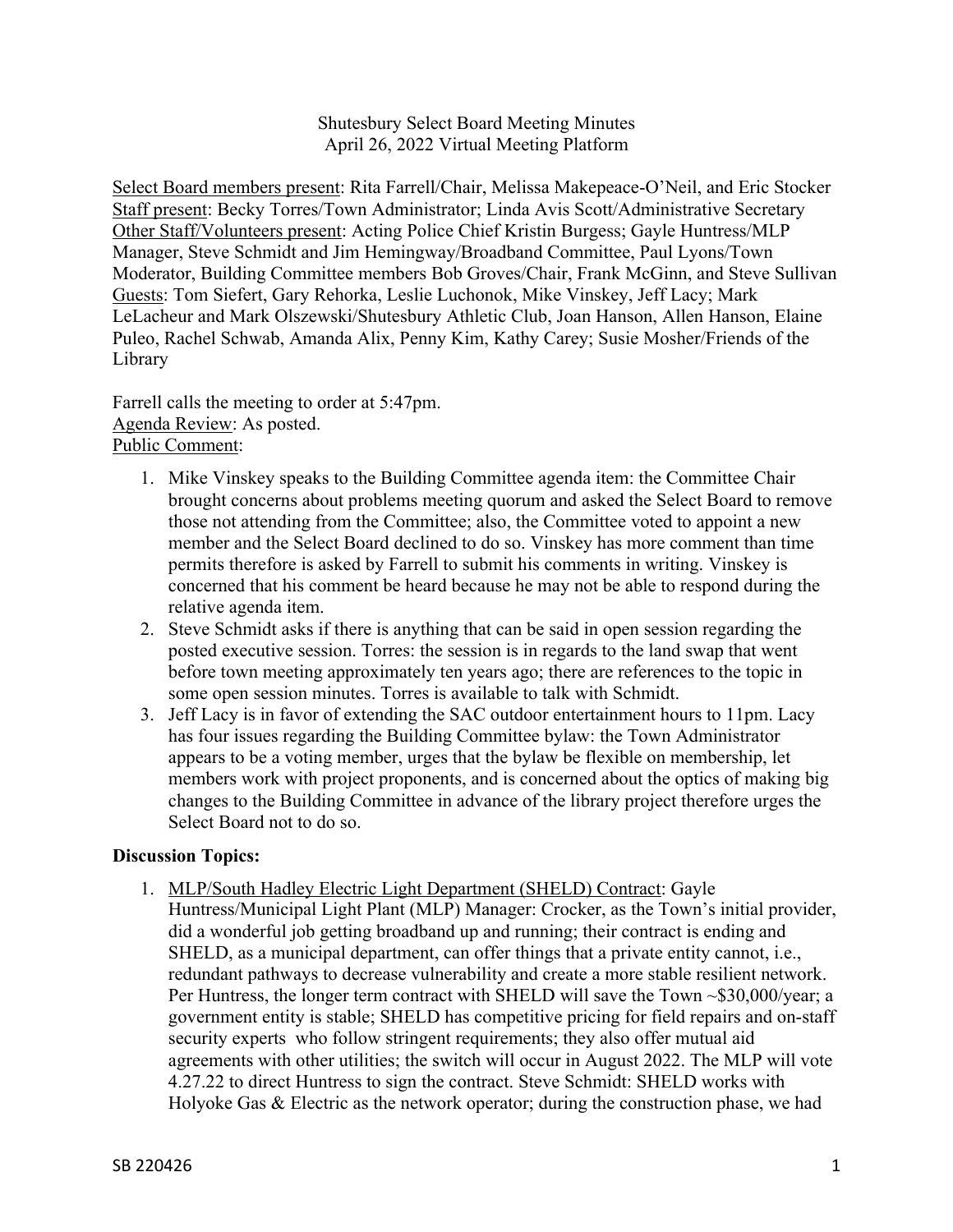an excellent experience with the project manager from Holyoke G  $&\&$  E. Huntress: Leverett in contract talks with SHELD who provides ISP services to Holyoke; this is the final contract; the MLP Board and Town Counsel have done their reviews; there will be a savings of \$10/month for subscribers. Huntress to residents present: information will be sent prior to the switch which will be seamless.

- Makepeace-O'Neil moves and Stocker seconds a motion to approve the "Intergovernmental Agreement for Communication Services between South Hadley Electric Light Department and Shutesbury Municipal Light Plant" effective 8.1.22. Roll call vote: Makepeace-O'Neil: aye, Stocker: aye, and Farrell: aye; the motion carries.
- 2. Shutesbury Athletic Club (SAC) Live Entertainment Hours Request: Farrell: the Select Board received a request from the Athletic Club to extend the hours for outside live entertainment; the Town's Memorandum of Understanding with the Club includes the hours for outdoor entertainment ("shall not go beyond 10:00pm"). Mark LeLacheur/SAC Vice-President: with the outdoor season coming up, bands starting at 7pm and ending by 10pm does not seem to work well; the extension to midnight would be for weekend nights from May-October although it would not be used most of the time. Per LeLacheur: the abutting neighbors are all in favor of the extension. Farrell: in anticipation of this discussion, a Town Announce with information about the request was sent out as well as a letter to the  $\sim$ 50 households located within 2,000 feet of the SAC asking for feedback about the request to extend outdoor hours. Stocker prepared a spreadsheet of the feedback emails received: of the 10 nearby, within 2,000 feet, respondents: 7 did not want the hours extended and 2 were a maybe; there were 18 responses from residents beyond 2,000 feet: 7, in favor and 7, opposed with 4 maybes; generally, the total group was not in favor of extending the hours. Torres: a hand delivered letter said no to midnight though yes to an 11pm compromise. Stocker: that would be in the maybe category. LeLacheur asks to have the "definite no" explained. It is explained that the letter and initial Town Announce asked for feedback on the request to extend hours and the subsequent Town Announce explained the extension request was to midnight. Farrell: those who said no did not equivocate - 10pm is their limit, they have young children and some have significant health issues; living within 2,000 feet, she hears the outdoor music at her house. Farrell continues: it is not only when the music ends, noise continues for a while afterwards and is heard within a few hundred feet of the SAC; other concerns include the need for police coverage that late and the impact on public safety because people may have been drinking for an extended period of time and driving. Makepeace-O'Neil appreciates Stocker's spreadsheet and notes that having previously lived on Lady Slipper Lane, she understands the concern about noise. Stocker: although outdoor hours are limited, indoor music can run later. Mark Olszewski/SAC President & Manager appreciates the Select Board for sending the letter and acknowledges the valid points, i.e., concern about children and that there is continued noise outside after the music ends; the consensus, in a nutshell, is that most are not in favor which is what we wanted to find out. Olszewski notes that special events need approval from the Police Chief and that a vote by the Select Board about the request to extend hours is not needed because they understand. Farrell thanks LeLacheur, Olszewski and those who provided feedback.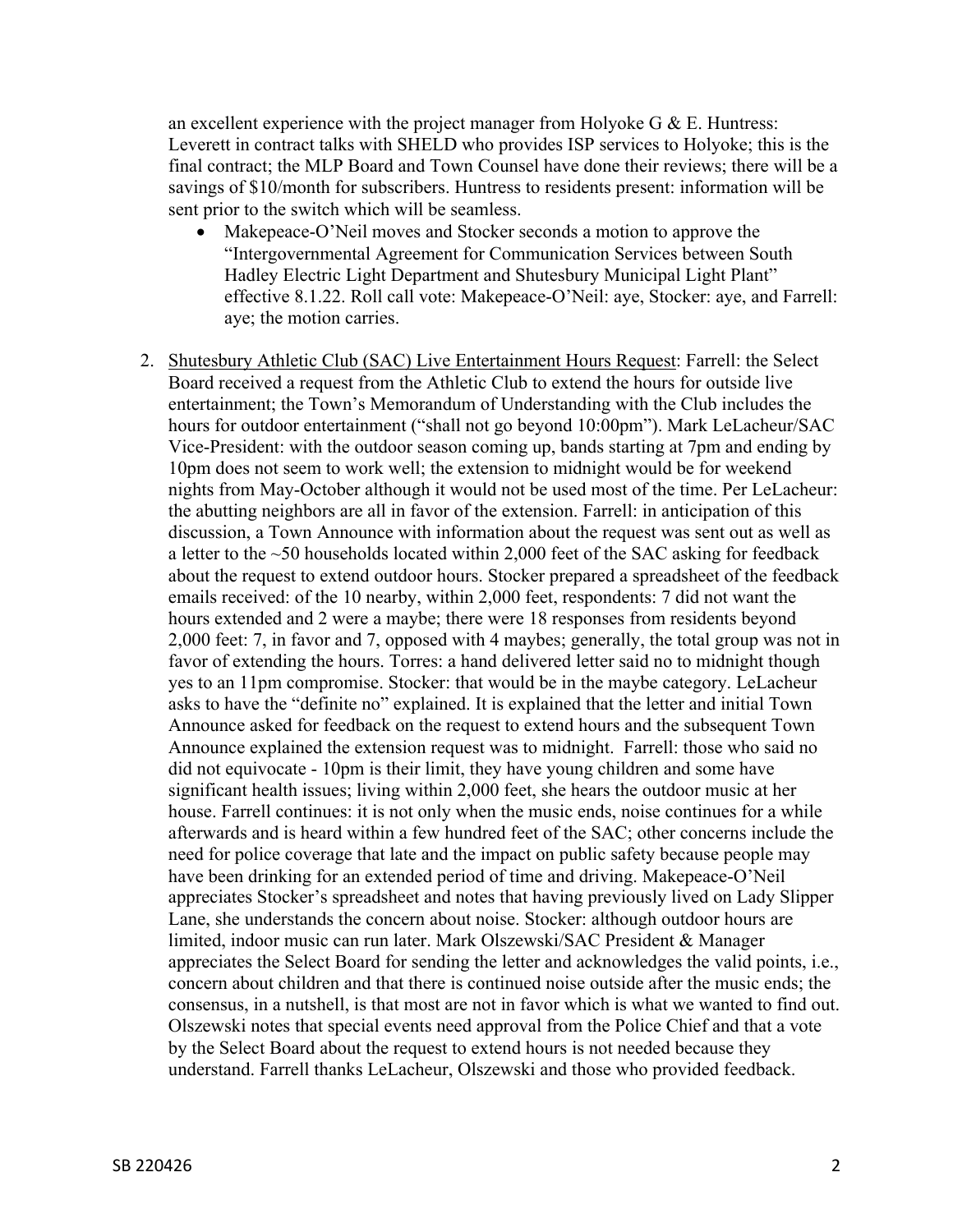Stocker appreciates all the work done by those that keep the SAC running as it is a fabulous resource. Farrell: and those who keep it accessible to the community.

- 3. Police Chief MPTC Exemption & CJIS Policy: Acting Police Chief Kristin Burgess: the Criminal Justice Information System (CJIS) is a national portal for information and reporting; there is an annual user agreement and testing requirements; every five years, a background check for users is required. Per Burgess, if approved by the Select Board, the CJIS policy approved by the Municipal Police Training Committee (MPTC) will be effective 4.26.22; CJIS will be performing an in person audit on 5.12.22. Burgess: law enforcement agencies must use CJIS; the policy states the requirements for use; CJIS must only be used in the course of our duties.
	- Makepeace-O'Neil moves and Stocker seconds a motion to approve the Criminal Justice Information System policy effective 4.26.22. Roll call vote: Makepeace-O'Neil: aye, Stocker: aye, and Farrell: aye; the motion carries.

Burgess completed the MPTC Bridge Academy on 4.21.22; the MPTC "Request for Officer Exemption" from attending the full time academy is the next step; it will consider Bridge Academy attendance and years of service as a law enforcement officer. Burgess reports having over 7,000 patrol hours; once approved and signed by the Select Board and submitted, the request will be reviewed by MPTC.

- Makepeace-O'Neil moves and Stocker seconds a motion to approve the MPTC "Request for Officer Exemption (from the Certification Standard Requiring Completion of an MPTC Approved Officer Course Training Academy)". Roll call vote: Makepeace-O'Neil: aye, Stocker: aye, and Farrell: aye; the motion carries.
- 4. Police Study Group Final Report: Both Farrell and Makepeace-O'Neil served on the Police Study Group, a Select Board sub-committee. As Chair of the Group, Makepeace-O'Neil lists the names of the other members of the Group: Acting Police Chief Kristin Burgess, Melody Chartier, Cheryl Hayden, Mary Jo Johnson, Susie Mosher, Town Administrator Becky Torres and Mike Vinskey who resigned (effective 3.21.22). An overview of the extensive Police Study Group Final Report is provided by Makepeace-O'Neil: the Group used their charge and answered its questions; information was gathered, data points collected from calls about the police department structures and budgets for nearby towns, and a town wide survey was conducted; members of the Police Department were interviewed and the South County report was reviewed. Per Makepeace-O'Neil notes that developing the survey was a long process: 322 including 7 incomplete surveys were received; of the five options offered, the survey indicated that 62% of respondents like having our own police department. Farrell: there was a great response to the survey. Makepeace-O'Neil: the survey looked at use of the police, how happy residents are with the Police Department; of the respondents, 59% had either themselves or someone in their family have contact with the Department; the list of services provided by the Department that are important to the community will be significant feedback for the Department along with the many helpful comments; the majority of folks feel that less than 10 minutes is an acceptable response time; the current coverage from hours of 7am – 11pm were the most acceptable; 196 out of 315 respondents said yes to having Shutesbury's own police chief. The Police Study Group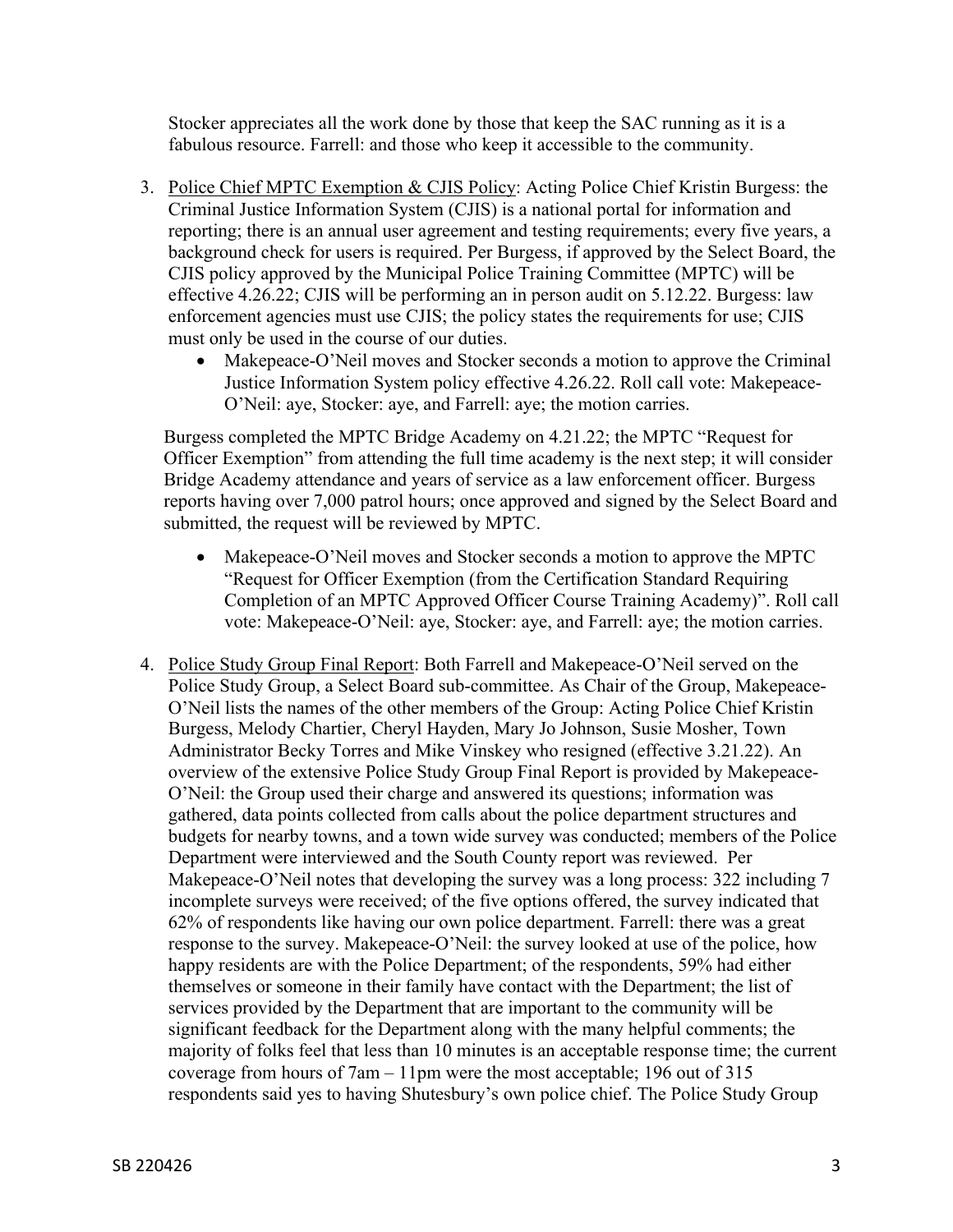webpage contains all the survey data and resources used by the Group. Stocker appreciates all the work done by the Police Study Group; his sense is that the recommendation is to stay the course. Makepeace-O'Neil: in summary, the Select Board will consider the survey outcome which is to keep the police department structure we have.

- Stocker moves and Makepeace-O'Neil seconds a motion to accept the Shutesbury Police Study Group Report. Roll call vote: Makepeace-O'Neil: aye, Stocker: aye, and Farrell: aye; the motion carries.
- Stocker moves and Makepeace-O'Neil seconds a motion to disband the Police Study Group, a Select Board subcommittee. All Study Group members and the Police Department are thanked for their participation. Roll call vote: Makepeace-O'Neil: aye, Stocker: aye, and Farrell: aye; the motion carries.

Unexpected Item - Cultural Council Annual Grant: Torres: the Shutesbury Cultural Council annually reviews applications and distributes awards for programs that benefit residents.

- Makepeace-O'Neil moves and Stocker seconds a motion to approve the Mass Cultural Council grant of \$5,000. Roll call vote: Makepeace-O'Neil: aye, Stocker: aye, and Farrell: aye; the motion carries.
- 5. Building Committee Charge Bylaw: The edited "Proposed Amendment to the Shutesbury Building Committee By-law April 2022" is screenshared. Farrell reviews the changes to the draft bylaw: the School Committee representative is omitted from membership; the Town Administrator is a nonvoting ex-officio member; there will be representation from the Building Committee on specific project building committees; the goal is to have the Building Committee work with departments/committees seeking to do a major project on a town building. Stocker: a public comment stated that membership was too restrictive; it now says "to the extent possible" (Section 2 "Membership), so membership is not restrictive. Makepeace-O'Neil agrees with the changes. Steve Sullivan is curious what happened to the School Committee member. Farrell: if appointments are made by buildings, there may need to be other representatives. Bob Groves: it is important to have checks and balances and for the Building Committee to work in close cooperation with departments and the Town Administrator; he does not want to see strong advocacy for proposals from the Committee; appreciates not having a School Committee representative as a permanent member; the Building Committee needs to be independent in order to evaluate requests, i.e., the FinCom cannot have Town employees as members; the Building Committee needs to be the same. Farrell: the proposing body works with the Building Committee and, ultimately, the Committee makes the recommendations; the Town Administrator is ex-officio non-voting; with the exception of the school building overseen by the Superintendent and the School Committee, the Select Board oversees all Town buildings. Frank McGinn: the charge is positive; does Section 4 require one or two Committee members? Farrell: it will be up to the Building Committee whether one or two members serve (on a project specific committee); it will depend on availability. Torres: it was an important step to add School Committee representation when communication failed between the School and projects needed to be undertaken; there has been a School Committee representative on Capital Planning for some time; gaps in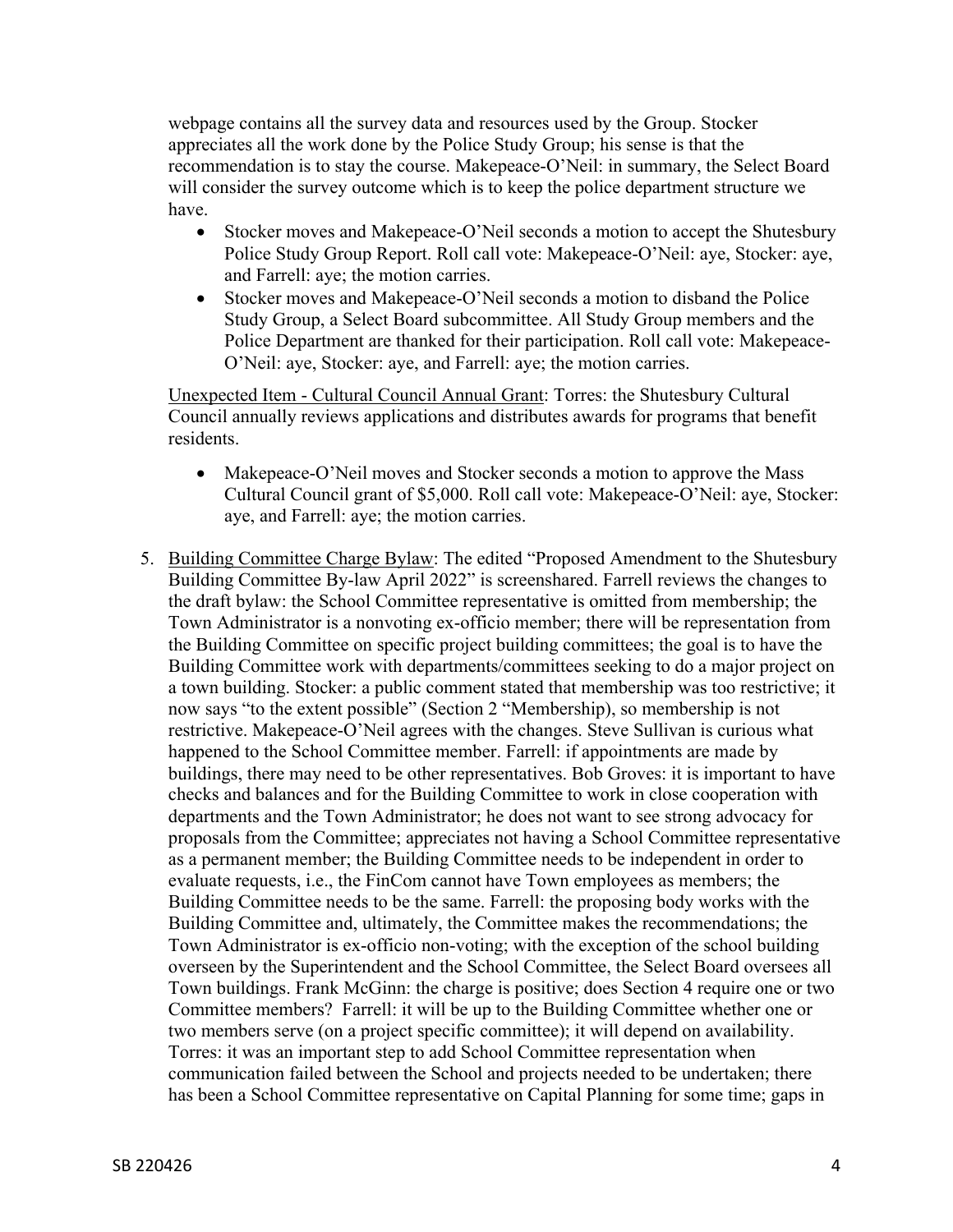communication are a concern. Stocker notes that the proposed bylaw will need to pass at annual town meeting. Farrell: as per the Building Committee's request, Section 3 states that a majority vote of the Committee, after due notice, may remove a member who is not attending meetings (absent from one third of meetings in any fiscal year of their term).

• Makepeace-O'Neil moves and Stocker seconds a motion to approve the Building Committee Bylaw as presented. Roll call vote: Makepeace-O'Neil: aye, Stocker: aye, and Farrell: aye; the motion carries.

Kathy Carey, unable to be present for the agenda item, requests a report on the Shutesbury Athletic Club request to extend outdoor live entertainment hours. Farrell: the consensus of the feedback is not to extend the hours.

At 7:10pm, a break ensues; the meeting resumes at 7:25pm.

- 6. Annual Town Meeting Warrant Articles & Timeline: Torres screenshares a list of warrant article by topic; the Board of Assessors have added 15 articles that are updates to senior property tax exemption guidelines; the goal is for seniors to have full access to what they are eligible for; suggests these articles be at the end of the warrant before the citizen petitions. Ways to get information about the Assessors' articles out to residents in advance of the meeting are considered. Torres will let Kevin Rudden/Administrative Assessor know that more information is needed. The pre-town meeting FinCom budget review, moderated by Paul Lyons/Town Moderator, is planned for 5.17.22; after the FinCom presentation, Lyons will review the other warrant articles; it is possible that Rudden could be present at this time. Lyons has a vested interest in residents understanding the warrant articles; he will confer with the petitioners prior to town meeting; suggests the petitioners make their motions as this will provide them with the opportunity to withdraw the petition. The Select Board has no objections to this procedure. The Select Board and Lyons will consider the warrant article order during the 5.3.22 meeting when the Select Board will vote on the warrant.
- 7. Five Year Hauling Disposal Casella Contract: Torres: all of the adjustments previously explained to the Select Board are included; the increase is 4% per year for a total, at the end of five years, of \$682,199l; the reduction from 5% saves the Town \$30,000; in this contract, the same fuel surcharge will be used for disposal and hauling; negotiations raised the price, before surcharge, from \$3.25/gallon to \$4/gallon; the disposal contract is embedded in hauling contract; the contract has been reviewed by Town Counsel. The Recycling and Solid Waste Committee and Torres are appreciated for the time spent negotiating the contract.
	- Makepeace-O'Neil moves and Stocker seconds a motion to approve the five year hauling/disposal contract with Casella of Holyoke. Roll call vote: Makepeace-O'Neil: aye, Stocker: aye, and Farrell: aye; the motion carries.
- 8. Regional School Request for Acknowledgement: Farrell: the Amherst-Pelham Regional School Committee approved a debt package; the Select Board received notice of the vote and needs to acknowledge receipt. Torres: there is no assurance that the Town received the notice if the acknowledgement is not sent; the town has 60 days after the School Committee vote to hold a meeting to express disapproval of the authorized debt; if two towns vote no on the Debt Authorization at annual town meeting, then the Authorization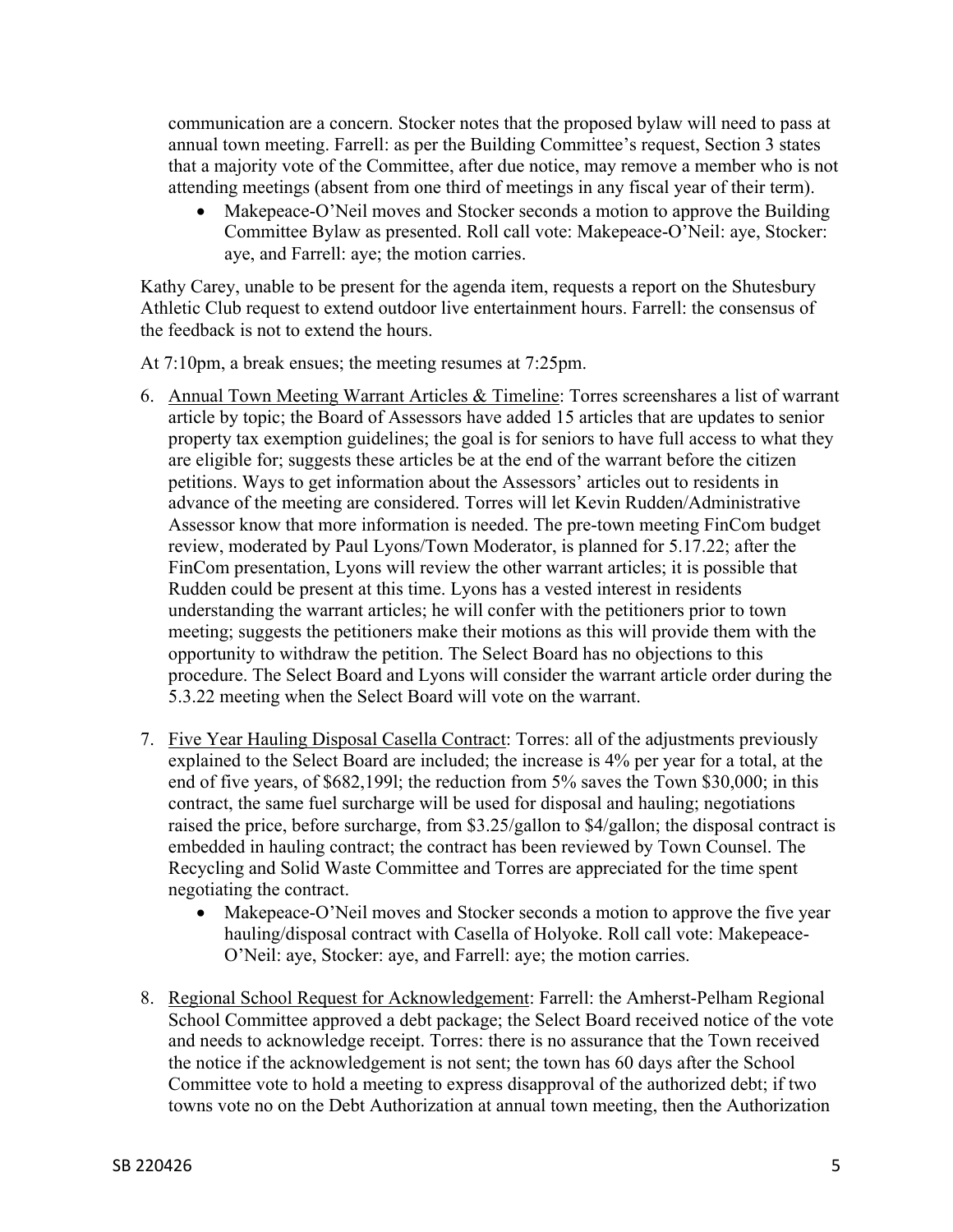fails and the School Committee has to reconsider the process. The FinCom has not fully discussed this matter; if Shutesbury is to take action within the 60 days, a special town meeting would need to be scheduled immediately. On 5.3.22, Torres will report on the Finance Committee's action relative to the debt.

- Makepeace-O'Neil moves and Stocker seconds a motion to officially acknowledge receipt of the "Certified vote of the Regional School District". Roll call vote: Makepeace-O'Neil: aye, Stocker: aye, and Farrell: aye; the motion carries. On 5.3.22, Torres will report on the Finance Committee's action relative to the debt.
- 9. Special Event Request/5.1.22 on Lot O-32: Susie Mosher/Friends of the Library: the Fire Chief, Acting Police Chief, and Board of Health have signed off on the 5.1.22 Special Event form; the Friends have obtained additional insurance to cover this type of event; there will be a bake sale, a layout of the 5,490 square foot library footprint, a Story Walk© and a balloon man; the footprint with information signage will stay up through town meeting; the event will run from 2-4 pm.
	- Makepeace-O'Neil moves and Stocker seconds a motion to approve the Special Event for the 5.1.22 Friends of the Library event at Lot O-32 5.1.22 from 2-4pm. Roll call vote: Makepeace-O'Neil: aye, Stocker: aye, and Farrell: aye; the motion carries.
- 10. Town Administrator Updates:
	- a. Gym Roof: images of the gym roof replacement project are screenshared; with great excitement, insulation and the right type of roofing was installed; the new modernized roof is brilliantly white with air vents; drainage is being managed appropriately; the engineer is pleased with CapeWay Roofing's professionalism; they were very competent and good to work with. This a great accomplishment for the Town.
	- b. ARPA Funding: the first report, due 4.30.22, is complete; after annual town meeting, the Select Board will consider project funding for the Town.
	- c. MVP Grant: Torres is very appreciative of Michael DeChiara's work on the grant application for assistance in identifying the best way to handle dirt roads at the intersections of driveways and other roads; the plan is to identify 5-6 cases where green infrastructure can be put to use; a handbook for property owners will be put together; relative Town regulations will be updated to address storm water flow. The plan is for the Select Board to vote on the grant application during the 5.3.22 meeting.

## Administrative Actions:

- 1. Makepeace-O'Neil moves and Stocker seconds a motion to approve the 4.5.22 meeting minutes. Roll call vote: Makepeace-O'Neil: aye, Stocker: aye, and Farrell: aye; the 4.5.22 minutes are approved as presented.
- 2. Makepeace-O'Neil moves and Stocker seconds a motion to approve the 4.12.22 meeting minutes. Roll call vote: Makepeace-O'Neil: aye, Stocker: aye, and Farrell: aye; the 4.12.22 minutes are approved as presented.
- 3. Makepeace-O'Neil moves and Stocker seconds a motion to approve the 4.14.22 meeting minutes. Roll call vote: Makepeace-O'Neil: aye, Stocker: aye, and Farrell: aye; the 4.14.22 minutes are approved as presented.